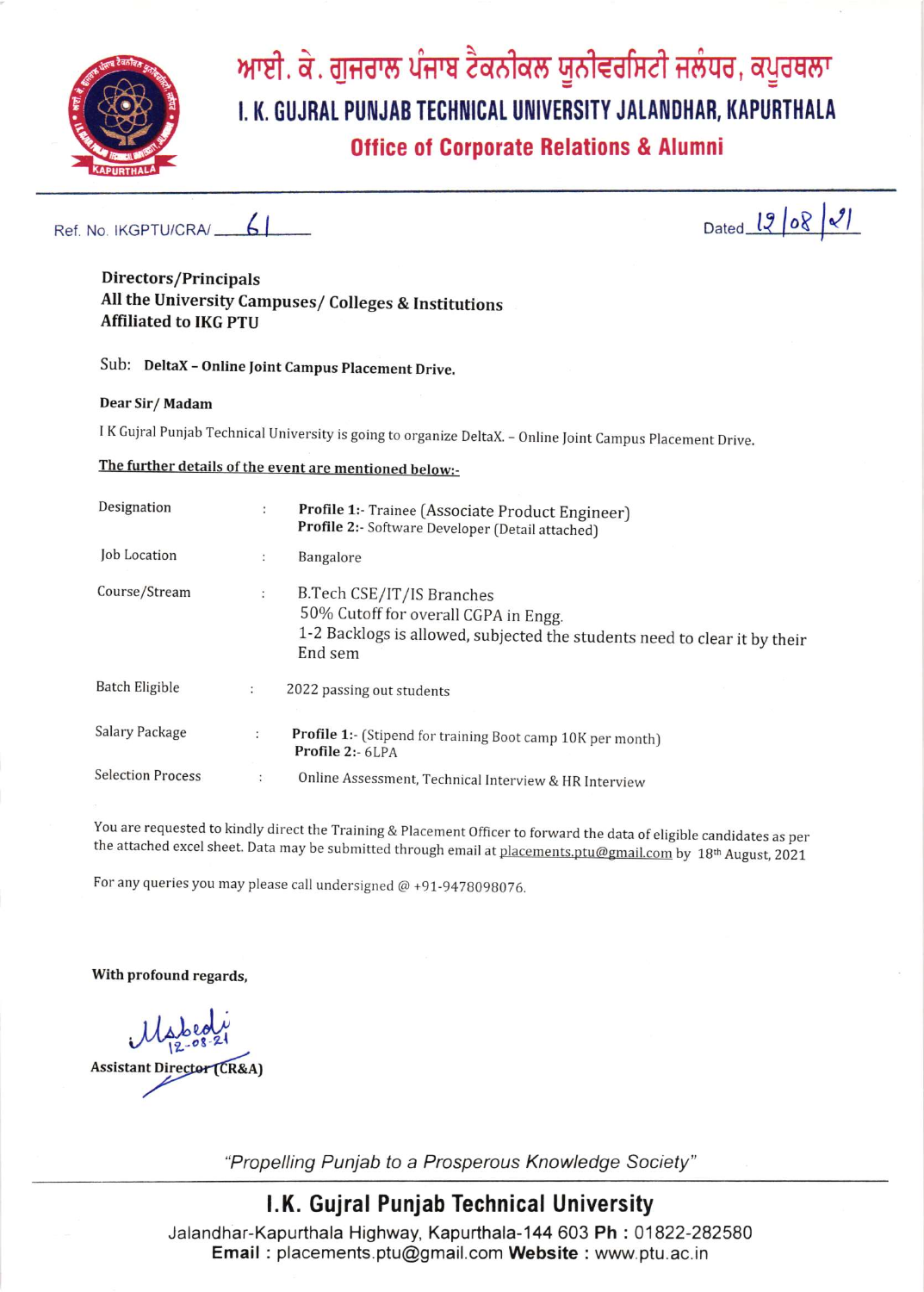

### **Position:** Software Developer

# **About DeltaX**

DeltaX is a Data-Driven Digital Advertising Platform built for Agencies and Advertisers to optimally buy, track, attribute and report media across search, social media, display RTB, Mobile, Video and other media channels. (www.deltax.com)

## **Job Description**

DeltaX is looking for fresher who are self-driven problem solvers at heart and have a strong base of computer science fundamentals. We expect you to know at least one web-based programming language (eg: PHP, .NET MVC, Node.js, etc.) and are able to wow us in our assignment. Selected candidates will go through a training boot camp for 2 months to transform themselves into Full-stack Developers with expertise in C#, .NET Core or JavaScript (Vue.js framework).

#### **Engineering Stack + Culture**

Our core platform is built with a polyglot stack. We extensively use ASP.NET MVC 4 with C#, REST APIs, HTML5 and JavaScript to build a modern data intensive web application. Our application is multi-lingual and supports multiple currencies (i18n and l18n). We have written a suite of Services that integrate with API partners like Google AdWords, Facebook Marketing and Bing Ads.

We work at web-scale and also host our ad serving, tracking and attribution stack on the AWS cloud which is horizontally scaled and fail-safe. The code is powered through our custom written Node.js servers and leverage a NoDB pattern to collect logs across multiple geographical locations.

#### Read more here:

<https://engineering.deltax.com/> <https://www.deltax.com/campus/>